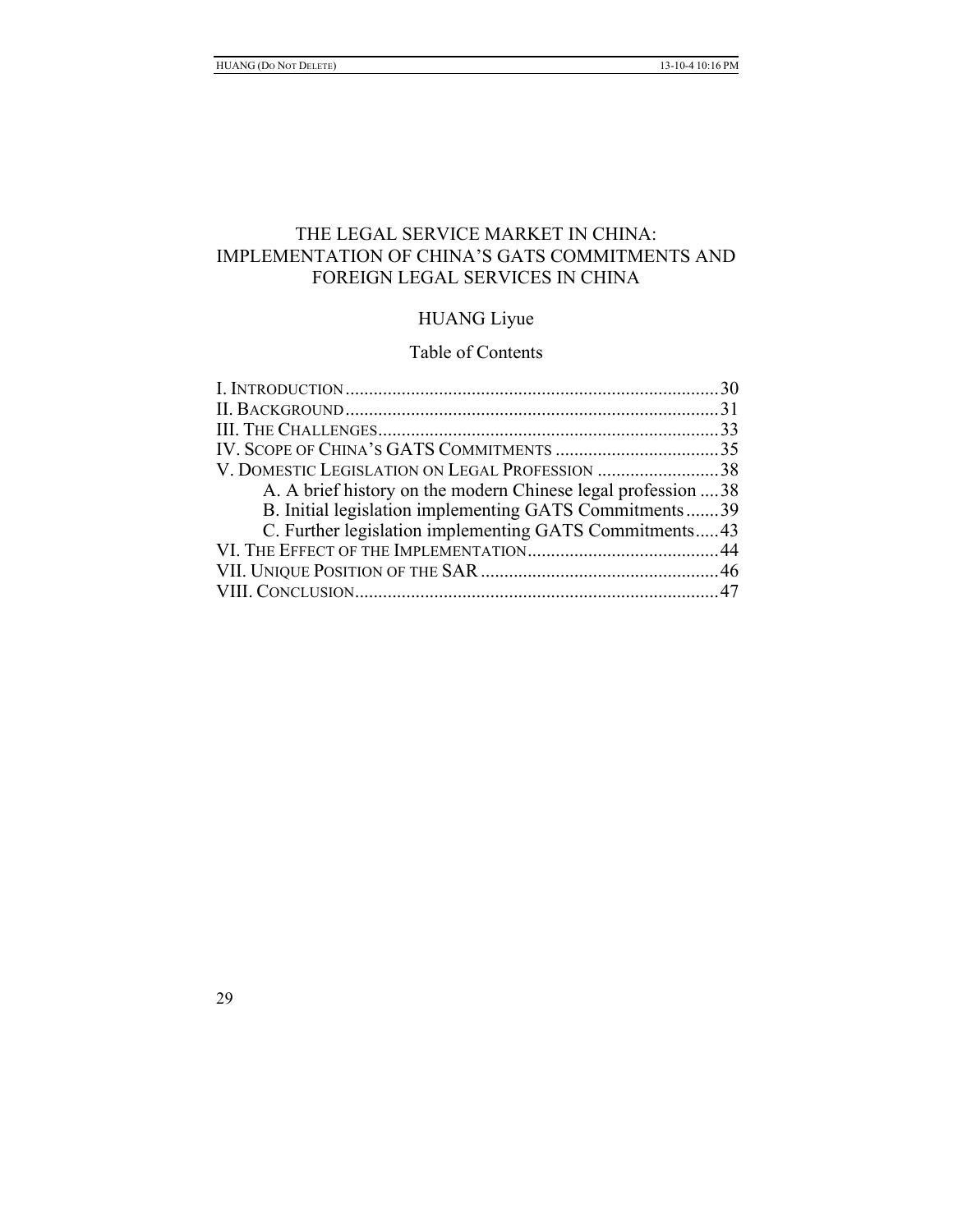# THE LEGAL SERVICE MARKET IN CHINA: IMPLEMENTATION OF CHINA'S GATS COMMITMENTS AND FOREIGN LEGAL SERVICES IN CHINA

# HUANG Liyue

# I. INTRODUCTION

This paper examines the legal service market in China, especially the market share of foreign legal service providers (FLSP), in the context of China's membership with the World Trade Organization (WTO). China joined the WTO on 11 December 2001. As part of accession commitments, China agreed to open its service market, gradually and conditionally, to its fellow WTO members under the General Agreement on Trade in Services (GATS). <sup>1</sup> Legal services are the very first ones to appear in China's schedule of commitments.<sup>4</sup>

China's fast growing economy relies largely on foreign investments and international trading. The involvement of foreign legal services in this regard is indispensable. Especially at the moment, language remains the major obstacle for the communication between business partners in the East and West. From a foreign investor or trading partner's perspective, it is simply too risky to leave matters of legal consequence to lawyers who do not speak the same language. Furthermore, the Chinese legal system and legal profession have not reached the level of maturity that could command the confidence of foreign investors and trading partners.

Foreign legal services are a necessary supplement to the legal services provided by Chinese legal professionals. However, they threaten to derail or at least forestall the development of the infantile Chinese legal industry with their overwhelming financial and organizational strength. A struggle between Chinese legal profession and its foreign counterparts is bound to ensue. State intervention will be vital for the survival of the Chinese legal profession. But how will the Chinese authority balance this interest with its obligations as a member of the WTO?

 <sup>1</sup>

<sup>&</sup>lt;sup>2</sup> General Agreement on Trade in Services, Apr. 15, 1994, 1869 U.N.T.S. 183 (GATS).<br><sup>2</sup> The People's Republic of China Schedule of Specific Commitments, GATS/SC/135 (Feb. 14, 2002), *available at* 

http://docsonline.wto.org/GEN\_highLightParent.asp?qu=+%28%40meta%5FSymbol+GATS%FCSC% FC%2A%29+and+%28%28+%40meta%5FTitle+China+%29+or+%28%40meta%5FCountries+China %29%29&doc=D%3A%2FDDFDOCUMENTS%2FT%2FSCHD%2FGATS%2DSC%2FSC135%2ED OC%2EHTM&curdoc=9&popTitle=GATS%2FSC%2F135.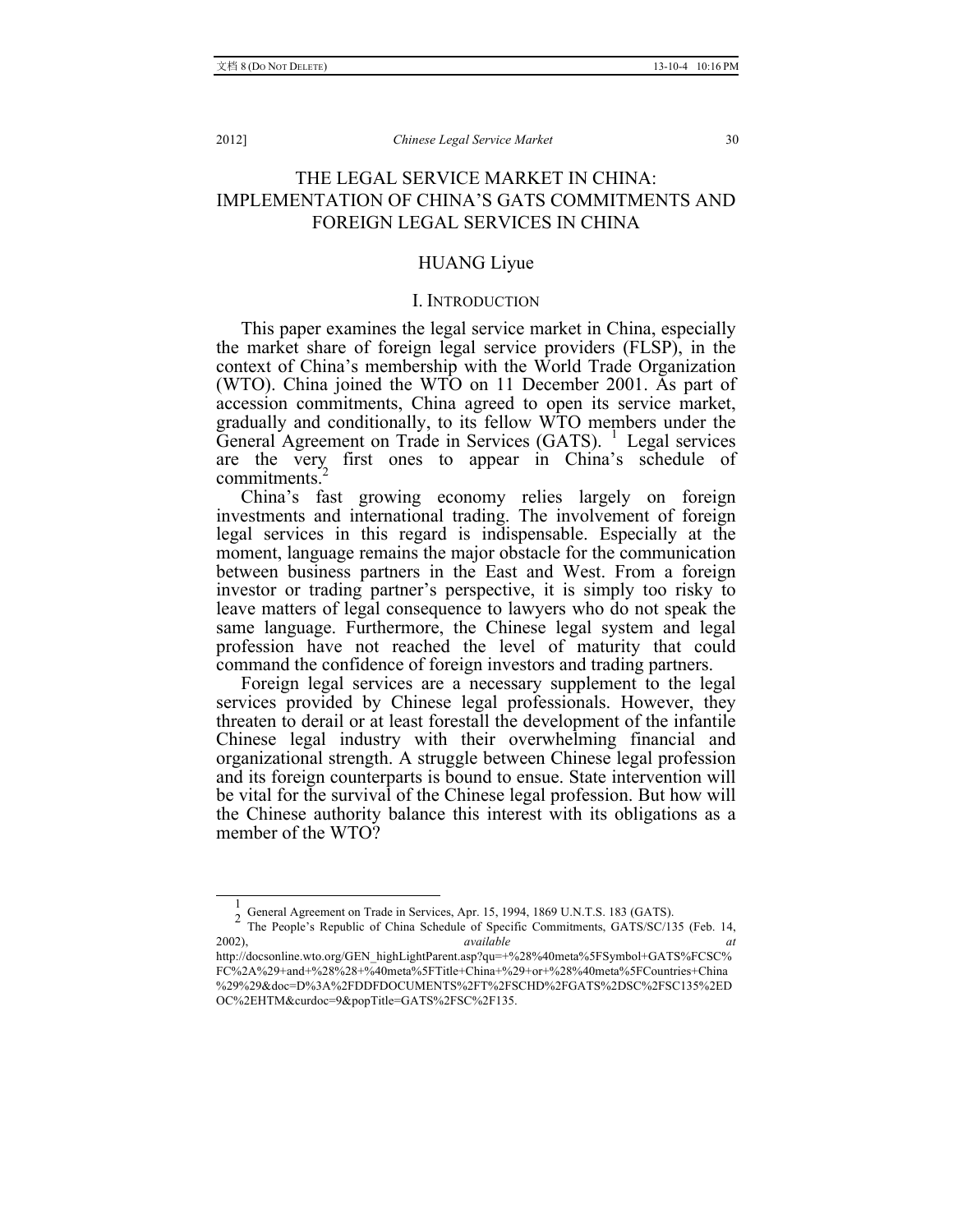Four modes of supply – through which cross-border delivery of services are realized – were incorporated into  $GATS$ .<sup>3</sup> Three of the four – Cross-border Supply, Commercial Presence, and Temporary Movement of Natural Persons – are relevant to this topic. The discussion will focus on Commercial Presence, which is the delivery of legal services through direct foreign investment. Since the delivery of legal service on aspects other than Chinese law does not rely on access to the Chinese legal service market, our discussion will be confined to legal services concerning only Chinese law. We will take a close look at the effect of the presence of FLSP on the Chinese legal service market, and the discrepancies between China's WTO commitments and their implementations in reality.

This paper is set in the context of the conclusion of China's Cultural Revolution and its subsequent adoption of the open door policy. Part II provides background information, including the development of China's legal profession alongside its economic reform. Part III examines the challenges facing the Chinese authority: on one hand, they are under the mounting pressure of globalization and its WTO obligations to liberalize its service market; and on the other, the state's interest of protecting an infant industry and the political interest of keeping the society under the tight grip of the Communist Party. Part IV examines the scope of China's GATS Commitments. Part V examines China's domestic legislative measures for the implementation of its GATS Commitments. Part VI looks at the effect of the implementations, including the current status of the legal service market, and whether or not China has delivered on its promises. Part VII looks at the unique position of legal service providers from China's Special Administrative Regions (SAR), and its implication on the future of FLSP in China. Part VIII expresses the author's opinion as to the future of China's legal reform and its legal profession as the conclusion of the paper.

### II. BACKGROUND

Any legal system must be assessed within its historical and cultural context. $4$  In examining the Chinese legal system, one must take into consideration the effect of China's Cultural Revolution, because its impact continues to be seen and felt in every aspect of

<sup>&</sup>lt;sup>3</sup> "The four modes of supply were identified by American advocates for free service trade, now found in GATS Article I:2(a)-(d). They are: Mode 1. Cross-Border Supply; Mode 2. Consumption Abroad; Mode 3. Commercial Presence; and Mode 4. Temporary Movement of Natural Persons." RAJ BHALA, INTERNATIONAL TRADE LAW: INTERDISCIPLINARY THEORY AND PRACTICE: DOCUMENT SUPRLEMENT 490 (3d ed. 2008).

JIANFU CHEN, CHINESE LAW: CONTEXT AND TRANSFORMATION 6 (2008).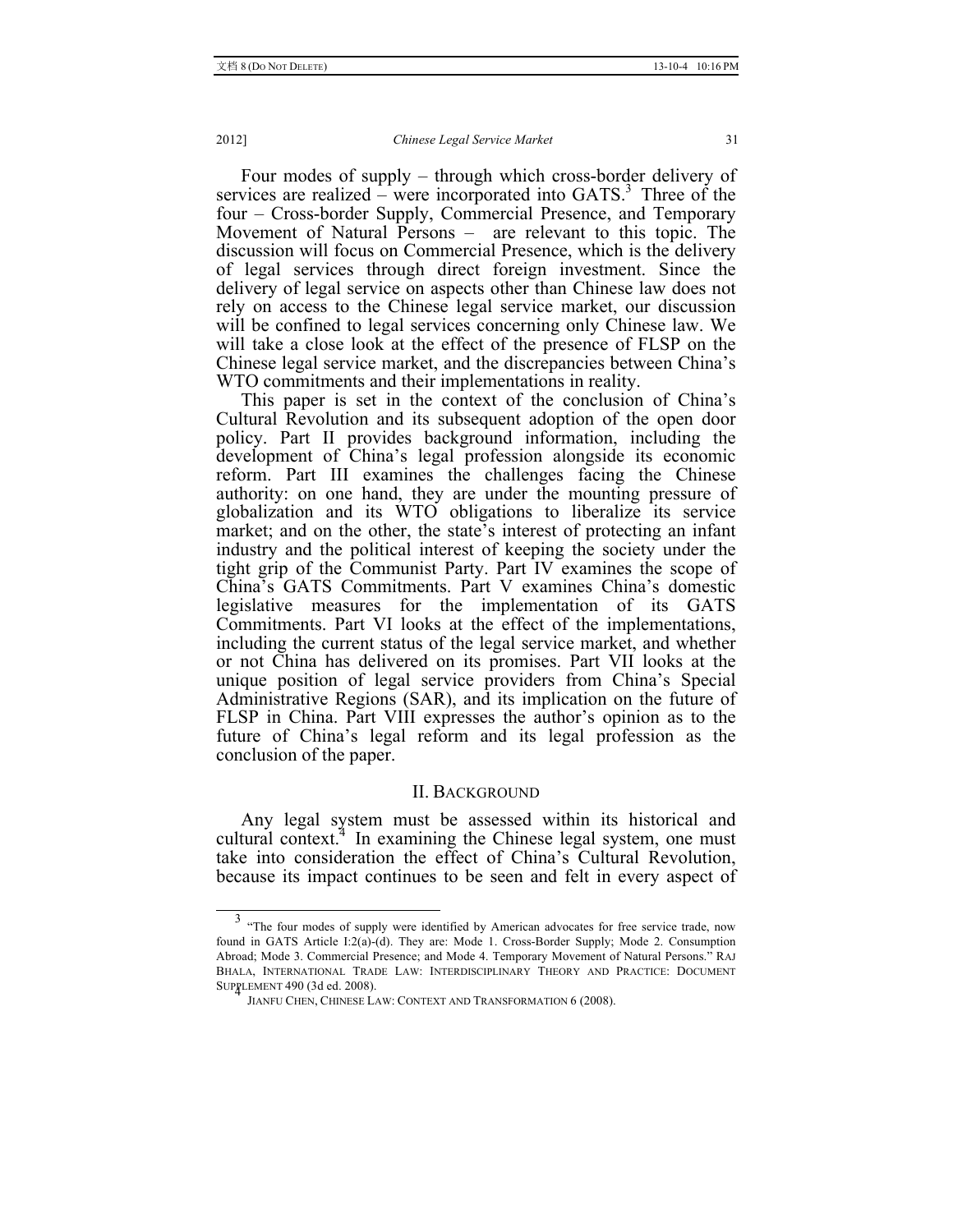public as well as private life in China. The Cultural Revolution is a period of 10 years between 1966 and 1976 where, to the extent this paper is concerned, legal scholars and professionals, along with other intellectuals, were brutally persecuted by the state sanctioned acts of the Red Guards.<sup>5</sup> The Cultural Revolution practically reduced China to a lawless society and made it particularly difficult to restore law and order in the subsequent reconstruction of the nation.

As a result, legal services as a free standing profession were not commonly known to the Chinese people until the end of twentieth century. Traditionally, the legal system in China was an insignificant executive organ. Lawyers and judges were state employees who were under the duty to serve the interest of the state. In modern China, state interest is virtually indistinguishable from the interest of the ruling Communist Party. <sup>6</sup> Law and the legal system were not orientated to facilitate the everyday life of the common people, but rather as an instrument to safeguard the stability and harmony of the society so as to perpetuate the control of the Communist Party.

China's recovery efforts started with the open door policy. After 10 years of failed attempts to build an ideal communist society, China's leadership finally came to realize that isolation from the global community was not in the best interest of China – a nation with a worldly ambition. Immediately after the conclusion of the Cultural Revolution, Communist China adopted the so-called Open Door policy under the leadership of Deng Xiaoping, and began its effort to rejoin the global society through economic reforms. Unexpectedly, the Open Door policy unleashed the world's potentially most powerful economy. China's economy suddenly threatened to overtake that of the United States – then and now the world's largest economy.<sup>7</sup> With fast growing cross-border transactions, legal infrastructure became critically important.

Based on conventional wisdom, one would assume that two most important components of a society – its economy and its politics – would evolve concurrently as they depend upon one another. China, however, has proven that separation of economy and politics is not impossible. <sup>8</sup> China's economic reforms adopted a capitalist approach, going from strictly state owned enterprises and planned economy to privatization and free trade in an open market. In order to show consistency with its socialist political ideology, China

 <sup>5</sup> The Red Guards were organized Chinese youth in the form of paramilitary, mobilized by the founding father of modern China Mao Ze Dong to persecute opponents in a political power struggle. <sup>6</sup> "Well, according to Peng Zhen, then Chairman of the Standing Committee of the NPC, law is an

important and necessary tool for implementing Party policies" CHEN, *supra* note, at 52. 8 *Id.* at 621.

*See* discussion *infra*, where it is explained that this will be a short lived phenomenon. Without proper political structure, sustainable economy growth is impossible.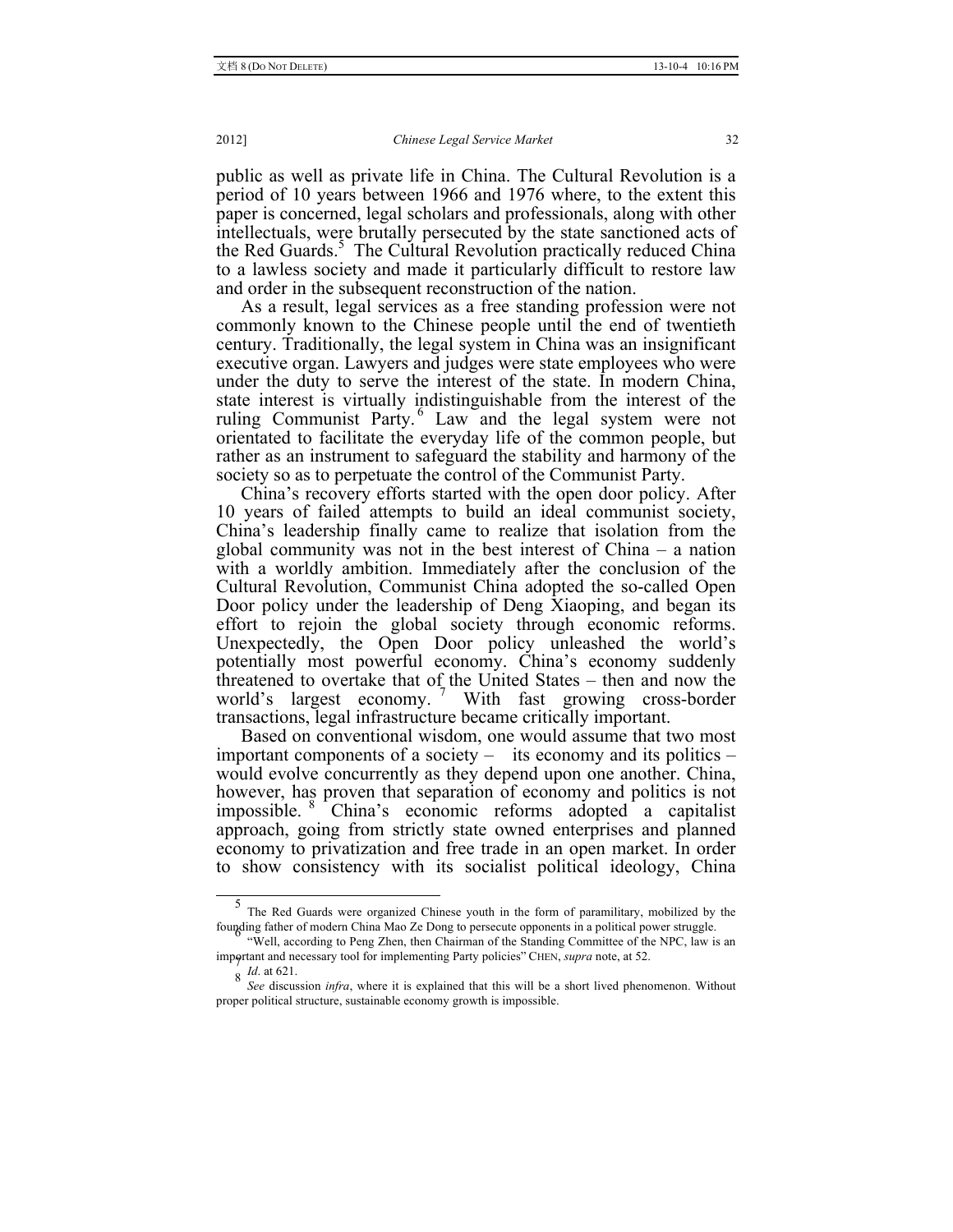labeled its economy as a "socialist market economy with Chinese characteristics."<sup>9</sup> In other words, it implemented a capitalist style economy without the democratic political system which often comes as part of a capitalist society. China maintains a single party political system, which is sometimes labeled as a 'democratic dictatorship.'<sup>10</sup> As we will see in Part III, this seemingly brilliant invention of China's Communist Party is becoming increasingly problematic in its endeavor to fulfill WTO obligations, especially in the liberalization of the legal service market.

## III. THE CHALLENGES

Chinese culture is uniquely rooted in the teaching of Confucius. Law and its enforcement are traditionally seen as confrontational, hence inherently violent. They are repugnant to an orderly society where harmony and stability may be achieved by people's adherence to the good nature of man. Coupled with profound distrust in the impartiality of the state officials, the acceptance of rule of law by the general public would be slow. However, China's WTO obligations to implement its GATS Commitments and open its legal service market left it no choice but to embark on a journey of legal reform.

Factors and considerations that must be taken into account in deciding what measures to take for the reform are pulling in two opposite directions. From China's perspective, on the one hand, it has to recognize the fact that foreign capital is often accompanied by legal advisers for the protection of the investors' economic interests. Legal services themselves have their own economic value, hence exchange of legal services can be an additional source of income for China. More importantly, liberalizing the legal service market is an act in conformity with its effort to further integrate itself into the global society. However, on the other hand, inviting foreign legal services into China also invites foreign underlying ideologies which Chinese authority perceives as threatening to its political control. The Chinese authority has long endeavored to keep such information beyond the reach of China's social media, and in turn, the Chinese public.

The challenges facing the Chinese authority are multifold. Tensions between protectionism and liberalization are at the top of the list. Due to the short history of modern China and the disruption of the Cultural Revolution, the legal profession is still in its infancy. State intervention is needed to safeguard against sophisticated

 <sup>9</sup> Guiguo Wang, *China's FTAs: Legal Characteristics and Implications*, 105 AM. J. INT'L L. 493, 494 n.10 (2011). <sup>10</sup>

Evan Osnos, *A Dictatorship Without A Dictator*, NEW YORKER, Jan. 18, 2011, http://www.newyorker.com/online/blogs/evanosnos/2011/01/a-dictatorship-without-a-dictator.html.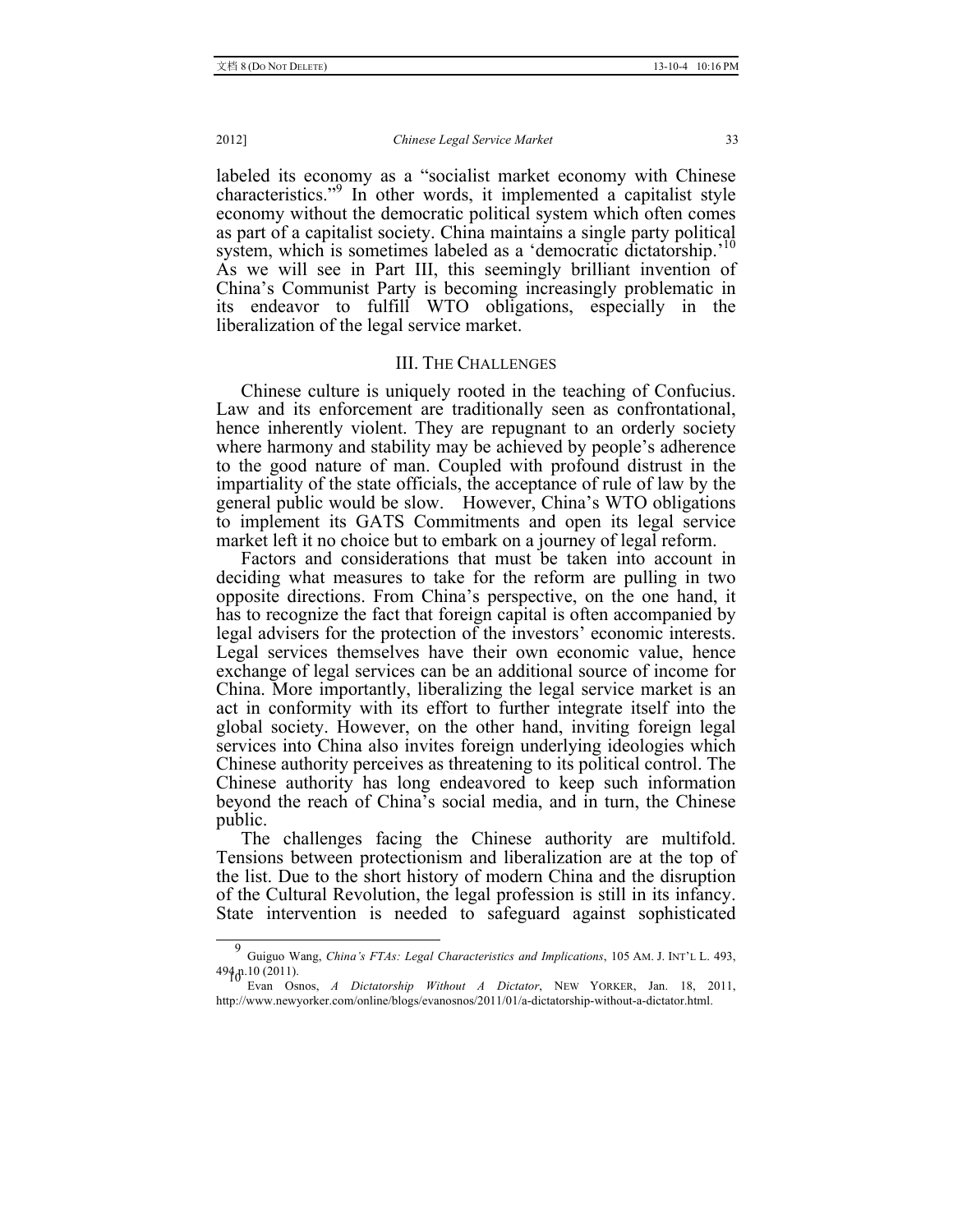foreign competitors. However, WTO obligations require member states to provide a level playing field which requires the state to refrain from any form of intervention. Although under the WTO regime, the scope of market access in the service sector is left for the member states to decide themselves, the WTO's expectation of liberalization is loud and clear.

The concern of national security is especially problematic. Western-style, especially American-style, litigation emphasizes creative thinking, critical analysis and readiness to challenge authority. These characteristics do not fit well with Chinese style governance. In western democratic countries, the concept of national security is normally narrowly defined in order to facilitate free flow of information. In China, to the contrary, any matter which potentially threatens the stability of the society or the political power of the Communist Party may be dealt with under the name of national security.11 This makes certain areas of economic interest potentially sensitive, such as cultural products and governmental procurement, as well as in the area of legal service where legitimacy of authority or fairness of legal procedure are issues which determine the outcome of a conflict. Legal service providers will find themselves walking the fine line between zealous representation for the interest of their clients and being accused of national security violation by the Chinese authority.

Potential loss of talent and market share to foreign competitors is also a practical concern. Once the Chinese legal service market is accessible, those foreign law firms with strong economic background will be the front runners to claim market share. Foreign investors and trading partners are likely to retain well established foreign law firms for their services for obvious reasons, such as pre-existing lawyer-client relationship and lack of language barrier. While in the meantime, China's newly established legal profession is filled with freshly qualified Chinese lawyers who, although legally qualified, may nevertheless lack international practice experience and managerial skills to compete. Foreign law firms offering a higher salary and a more prestigious portfolio of clients will undoubtedly be more attractive to young Chinese law graduates than their Chinese counterparts. In time, the market will be dominated by large foreign law firms.

Inherent inconsistency among different pieces of legislation is a constant challenge to the users of the Chinese legal system. So far, legal reforms in China are largely dictated by practical needs to

 <sup>11</sup> *See generally* Denny Roy, *Human Rights as National Security Threat: The Case of The PRC*, 32 ISSUES AND STUDIES 65 (1996), *available at* http://iir.nccu.edu.tw/attachments/journal/add/4/v32-2-4.pdf.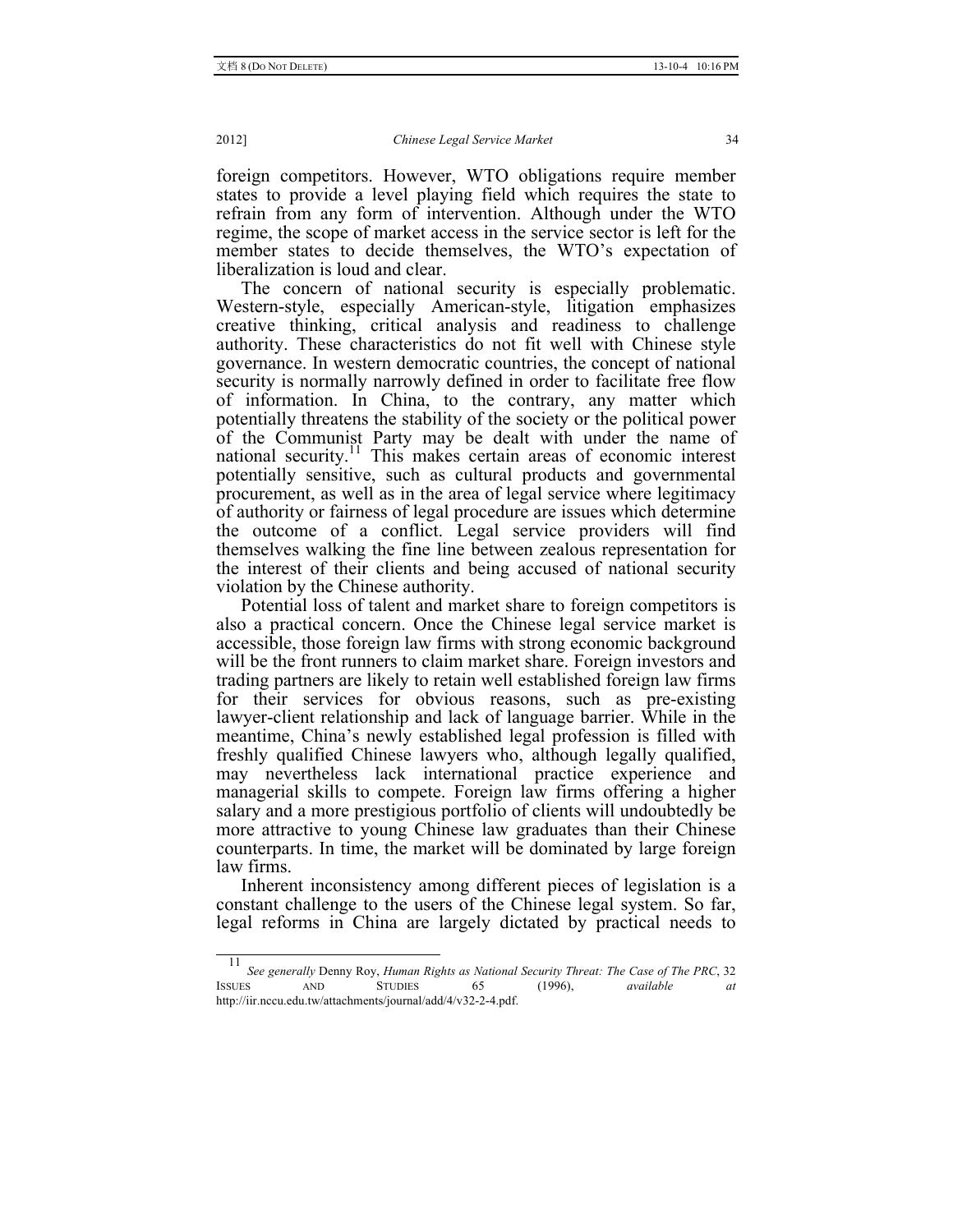facilitate economic reforms. To keep up with the fast growth of the economy, large bodies of law must be produced within short periods of time, resulting in fragmentation and ad hoc legislation. Lack of systematic legislative structure and training further contribute to inconsistency in legislations.<sup>12</sup>

The above are just some of the challenges and concerns that might fetter China's ability to fulfill its WTO obligations. The following Parts will discuss how China is to balance these competing interests.

# IV. SCOPE OF CHINA'S GATS COMMITMENTS

Practically speaking, China's accession to WTO was not an option. Without the preferential treatment afforded through WTO membership, China was losing out on its export front. At the same time, without the participation of the world's largest exporter and consumer population, the WTO was less global than it aspired to be. The WTO needed China as much as China needed the WTO. Director-General of the WTO, Pascal Lamy, confirmed as much at the ceremony of China's 10-year membership, stating that "China has been and should remain important for WTO. WTO has been and should remain important for China."<sup>13</sup>

China's commitments to creating access to the legal service market is stated in Corrigendum to the Schedule of Specific Commitments.<sup>14</sup> The Schedule focuses on legal services provided through Mode 3 – Commercial Presence, i.e. services provided through direct foreign investment.<sup>15</sup> The manner in which FLSP are permitted to operate in China's legal service market is via representative offices.<sup>16</sup> The scope of services permitted by FLSP is as follows:

To provide clients with consultancy on the legislation of the country / region where the lawyers of the law firm are permitted to

*http://www*.*wto*.*org/english/tratop\_e/serv\_e/telecom\_e/telecom\_commit\_exempt\_list\_e*.*htm*.

 <sup>12</sup>

<sup>&</sup>lt;sup>12</sup> CHEN, *supra* note, at 54.<br> **Pascal Lamy, Dir.-Gen. of the WTO, A New Chapter in China's Reform and Opening Up to the** World, (Dec. 11, 2011), *available at* http://www.wto.org/english/news\_e/sppl\_e/sppl211\_e.htm.

The Corrigendum of the Schedule of Specific Commitments of the People's Republic of China, GATS/SC/135/Corr.1 (Feb. 20, 2003), *available at*  http://www.esf.be/pdfs/GATS%20UR%20Commitments/China%20Services%20Commitments%20-%2

Raj Bhala, *International Trade Law: Interdisciplinary Theory and Practice* 1545-47 (2008). China places no restriction on Model 1. Cross-Border Supply, and Mode 2. Consumption Abroad; but makes no commitment on Mode 4. Temporary Movement of Natural Persons except those stated in the Horizontal Section. See also supra note.

*See* GATS List of Telecommunications Commitments and Exemptions - China, GATS/SC/135 (Feb. 14, 2002), *available at*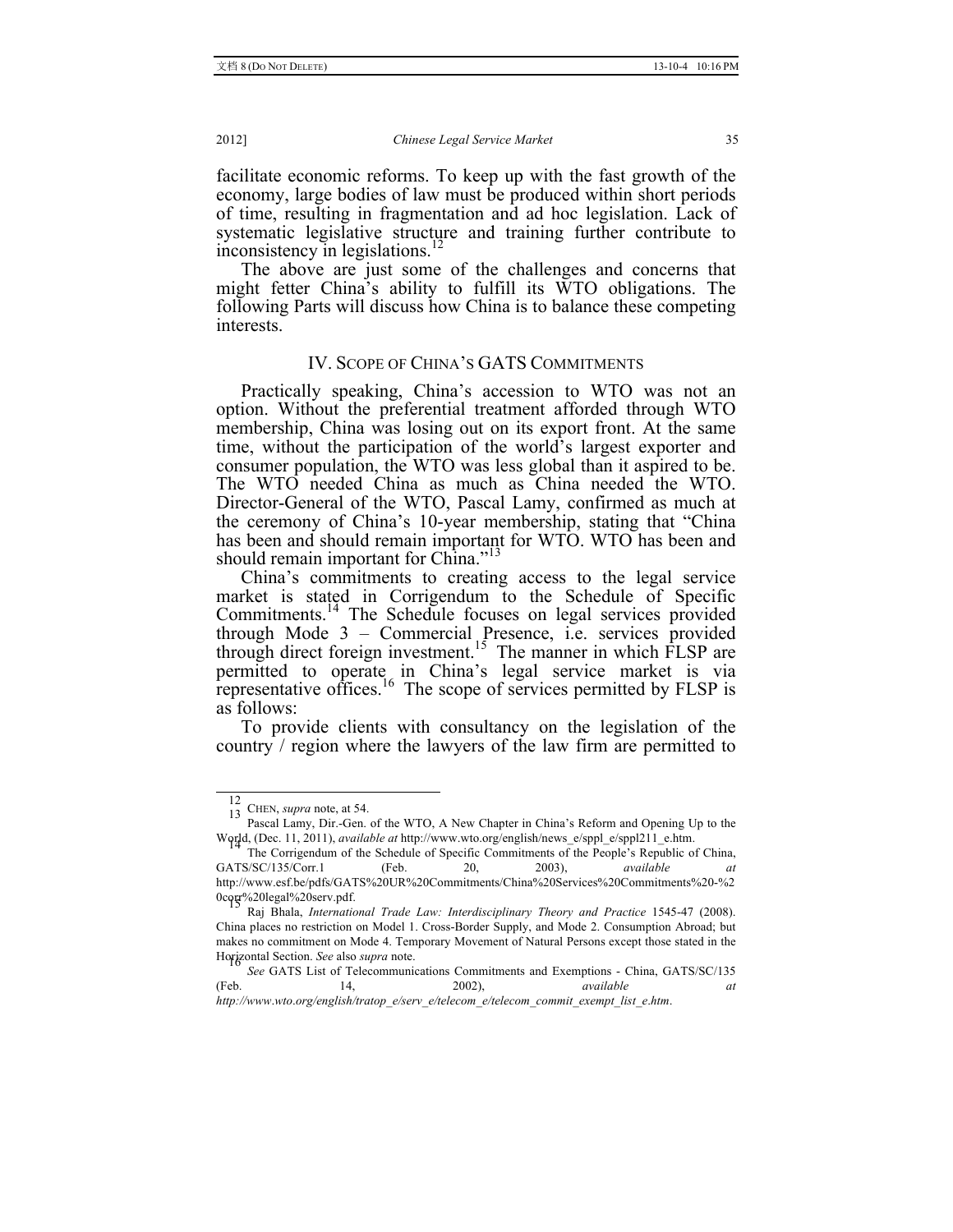engage in lawyer's professional work, and on international conventions and practices;

To handle, when entrusted by clients or Chinese law firms, legal affairs of the country / region where the lawyers of the law firm are permitted to engage in lawyer's professional work;

To entrust, on behalf of foreign clients, Chinese law firms to deal with the Chinese legal affairs;

To enter into contracts to maintain long-term entrustment relations with Chinese law firms for legal affairs;

To provide *information on the impact of the Chinese legal environment*.

Entrustment allows the foreign representative office to directly instruct lawyers in the entrusted Chinese law firm, as agreed between both parties. Further restrictions are imposed on personnel who work in such representative offices, namely that foreign law firms may not employ Chinese practicing lawyers.<sup>17</sup>

As it appears, the description of business scope within which foreign representative offices may operate is stated in positive language: instead of general permission with exclusion in certain areas, it only allows access to enumerated areas. The rest is off limits.

An examination of China's commitments under GATS reveals a substantially limited scope for representative offices of foreign law firms to operate in the Chinese legal service market. Clause (a) and (b) address the application of foreign and international law. Clause (c) addresses the application of Chinese law. Clause (d) permits foreign law firms to form long-term contractual relationship with Chinese law firms to provide legal services jointly.18 The precise meaning of Clause (e) is unclear on its face. As it turns out, Clause (e) is the key provision that stages the battle ground for the competing sides of the market share, namely the FLSP and their Chinese counterparts.

According to Clause (a) through (c), in a typical cross border transaction between a foreign and Chinese commercial party, the foreign aspect of the transaction is to be handled by the foreign lawyers of a representative office. The Chinese aspect of the transaction is to be handled by Chinese law firms through the method of entrustment.<sup>19</sup> That leaves us with the conclusion that issues of

<sup>17&</sup>lt;br>18 *Id*. Clause (d) is unrelated to the allocation of market share; further analysis is thus beyond the scope of this article. <sup>19</sup> Since the discussion of this paper focus on the operation of FLSP as business entities and not

individual foreign lawyers, it will not consider the possibility that individual foreign lawyers may provide legal services through the employment within Chinese law firm; in any event, such an employment arrangement is highly uncommon.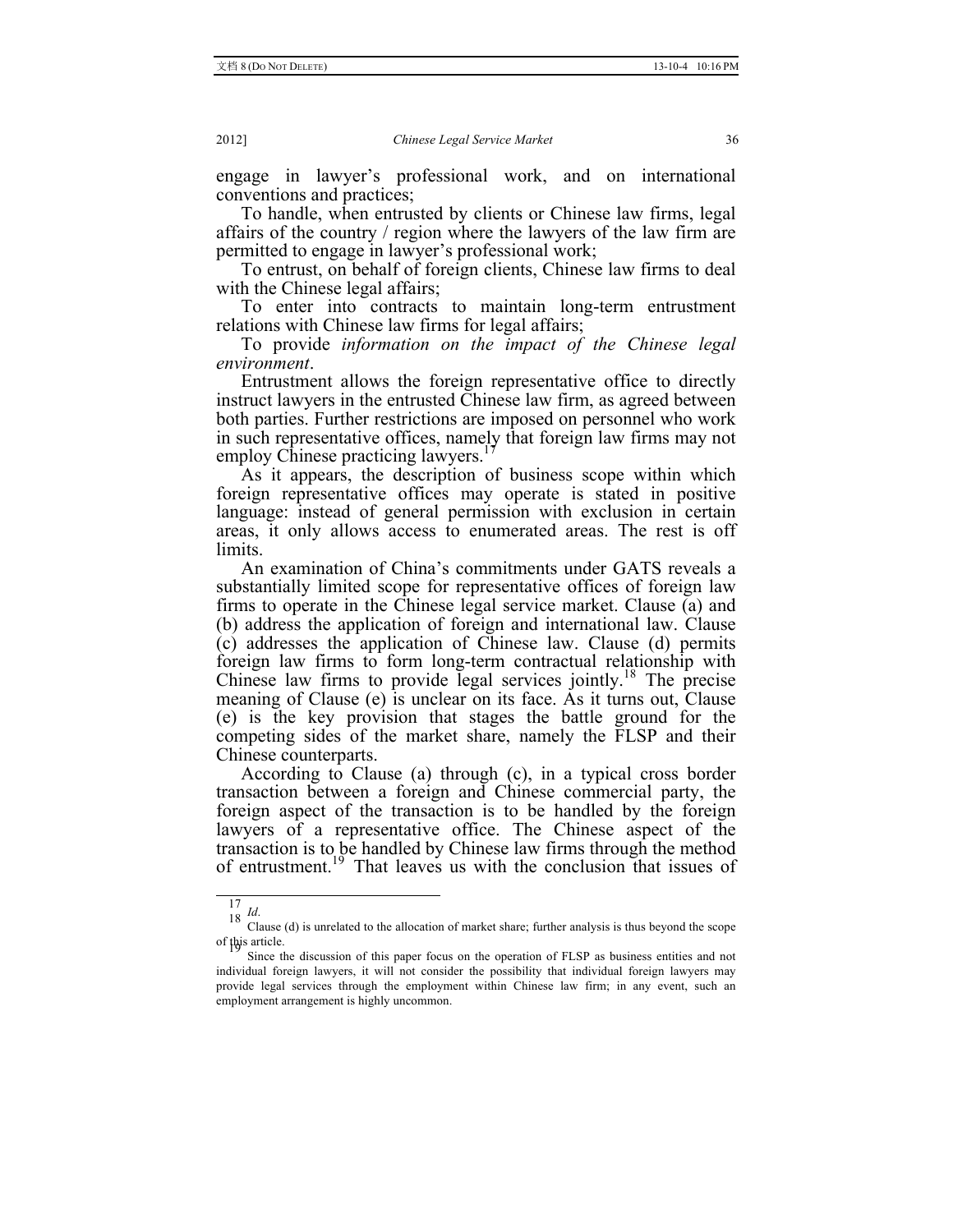Chinese law are to be handled solely by Chinese lawyers who work in Chinese law firms. There is thus a clear line of demarcation drawn in the middle of a cross border transaction, the foreign aspect of the transaction at one end and Chinese aspect at the other. Correspondingly, foreign law firms at one end and Chinese law firms at the other.

In the eyes of many, such arbitrary allocation of business opportunities would seem unreasonably restrictive, especially in the eyes of FLSP who were otherwise planning to expand their business in this newly opened market. Thankfully, this is not the end of the story. Clause (e) permits one type of service that concerns Chinese law to be directly provided by a foreign law firm, that is: to provide information on the impact of the Chinese legal environment (Environment Clause).  $2^6$  However, foreign law firms are not permitted to hire practicing Chinese lawyers.<sup>21</sup> Since legal certification in China is not open to foreign nationals,  $22$  the possibility of foreign lawyers providing legal service in relation to Chinese law virtually does not exist. For a Chinese lawyer who works in a foreign law firm to provide such information, he must have foregone his right to practice. While this may seem unduly restrictive, China is far from the only GATS signatory with such provisions.<sup>23</sup>

As discussed above, the allowance given to foreign law firms for their real participation in the Chinese legal service market is extremely limited. In the area of employment, foreign law firms may only hire, Chinese lawyers who do not practice or are willing to forego their right to practice. In the area of operations, foreign law firm may only provide, in terms of Chinese law, "information on the impact of the Chinese legal environment." Although the Environment Clause is somewhat ambiguous, this carefully chosen terminology as the core content of the permissive Clause is unable to disguise China's protectionist intent to preserve a significant market share for its own legal profession.

As a result of these narrowly drafted Commitment Clauses, the application of Chinese law is almost exclusively the domain of

The Environment Clause reads, in relevant portion:

**Article 33**. When providing information concerning the impact of the Chinese legal environment in accordance with subparagraph (5) of Article 15 of the Administrative Regulation, representative offices and their representatives *may not provide specific views or conclusions on the application of Chinese law*. 21

 $\overline{22}$  *Id.* 

Guojia Sifa Kaoshi Shishi Banfa (国家司法考试实施办法) [Regulations on National Judicial Examination] (promulgated by St. M. J., Aug. 14, 2008, effective Aug. 14, 2008) art. 15(1), http://www.moj.gov.cn/index/content/2008-08/14/content\_923571.htm?node=7337 (China) (stating that examinees of the National Judicial Examination must be of Chinese nationality).

<sup>1</sup> PHILIP RAWORTH, INTERNATIONAL REGULATION OF TRADE IN SERVICES § 36 ¶ 55 (2012).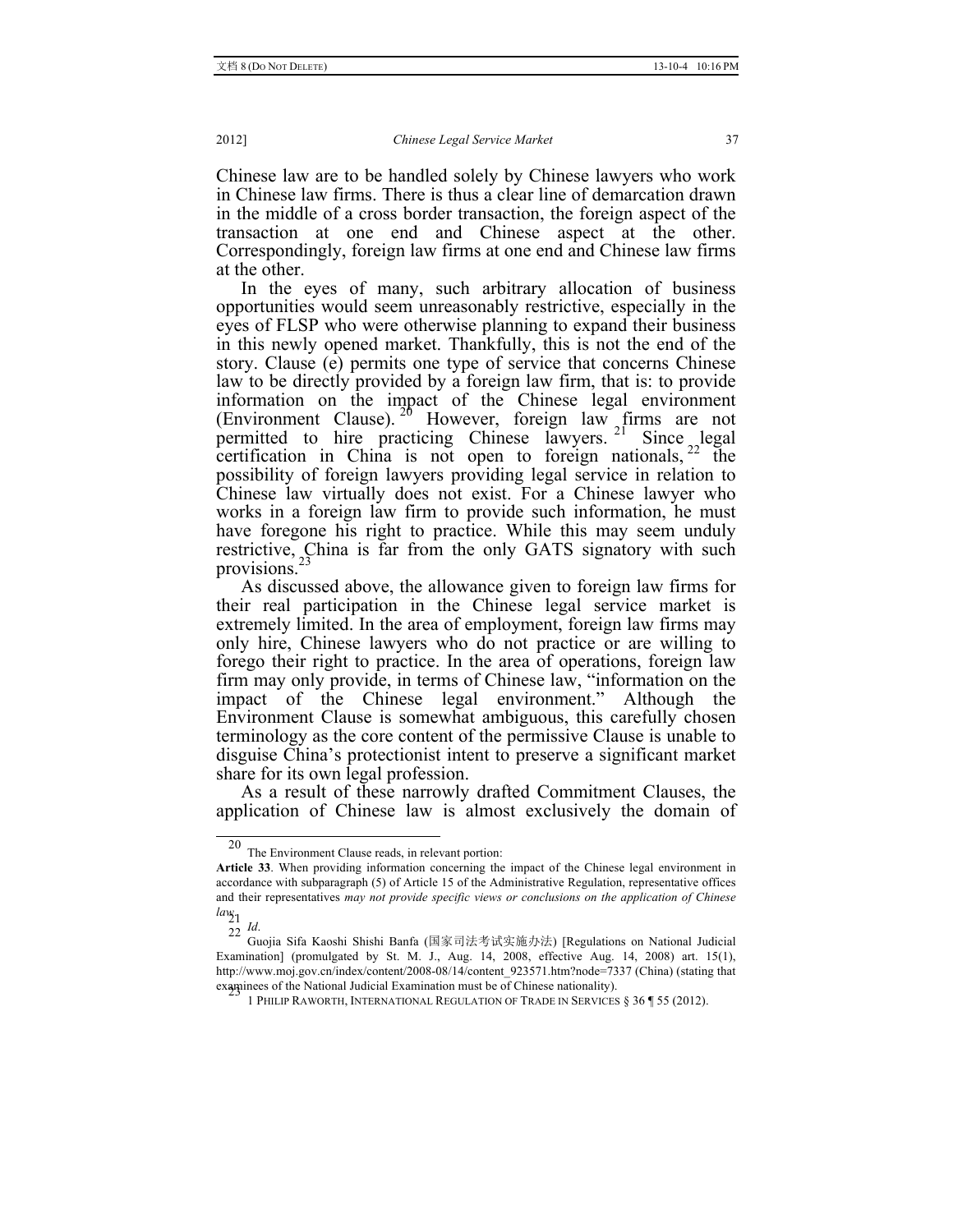practicing Chinese lawyers. Since foreign law firms may not employ Chinese practicing lawyer, this means that a foreign client with an issue of substantive Chinese law will have to engage a Chinese law firm for advice either directly or via a foreign representative office through the Entrustment Clause. Either way, the profit of such services is guaranteed to go to the Chinese law firm.

Balancing competing interests is never an easy task. China wants to show the WTO that it is fulfilling its membership obligations by opening its legal service market, while simultaneously withholding access to this market by imposing stringent conditions on foreign law firms so as to keep a significant share of the market beyond the reach of foreign competitors. China's sincerity to truly open its market is questionable. The permitted scope of operation is so disproportionate that it falls short of the expectations of the FLSP. Not only did the official allocation of market share fail to guide the FLSP to enter into the market smoothly as it was supposed to, but it also incited a war between foreign and Chinese legal service providers.<sup>24</sup> The ambiguity of the Environment Clause became the perfect battle ground.

## V. DOMESTIC LEGISLATION ON LEGAL PROFESSION

# *A. A brief history on the modern Chinese legal profession*

Demand for a functioning and identifiable legal system came unsurprisingly with the economic reforms. As discussed above, the absence of law and a robust legal system at the beginning of the Open Door policy posed a serious challenge to Chinese economic reform ambitions. Although the legal profession had started to reform, it did not develop at the same pace as did China's economy. This is because China's unique socialist ideology and the existing political structure predetermined that the accompanying legal reforms will be at odds with its plan to rejoin the global community.

For most of the first two decades, the development of China's legal profession, being fundamental for its continuing growth, was unimpressive to countries that had well established and mature legal systems. Traditionally in China, lawyers were perceived as state officials. In 1980, the Interim Regulations of the People's Republic of China on Lawyers (the Lawyers' Law) defined Chinese lawyers as "state legal workers."<sup>25</sup> It was not until 16 years later, in 1996, when the official version of the Lawyers' Law was passed and replaced the

 24 *See* Andrew Godwin, *The Professional 'Tug of War': The Regulation of Foreign Lawyers in China, Business Scope Issues and Some Suggestions for Reform*, 33 MELB. U. L. REV. 132 (2009). <sup>25</sup>

CHEN, *supra* note, at 162.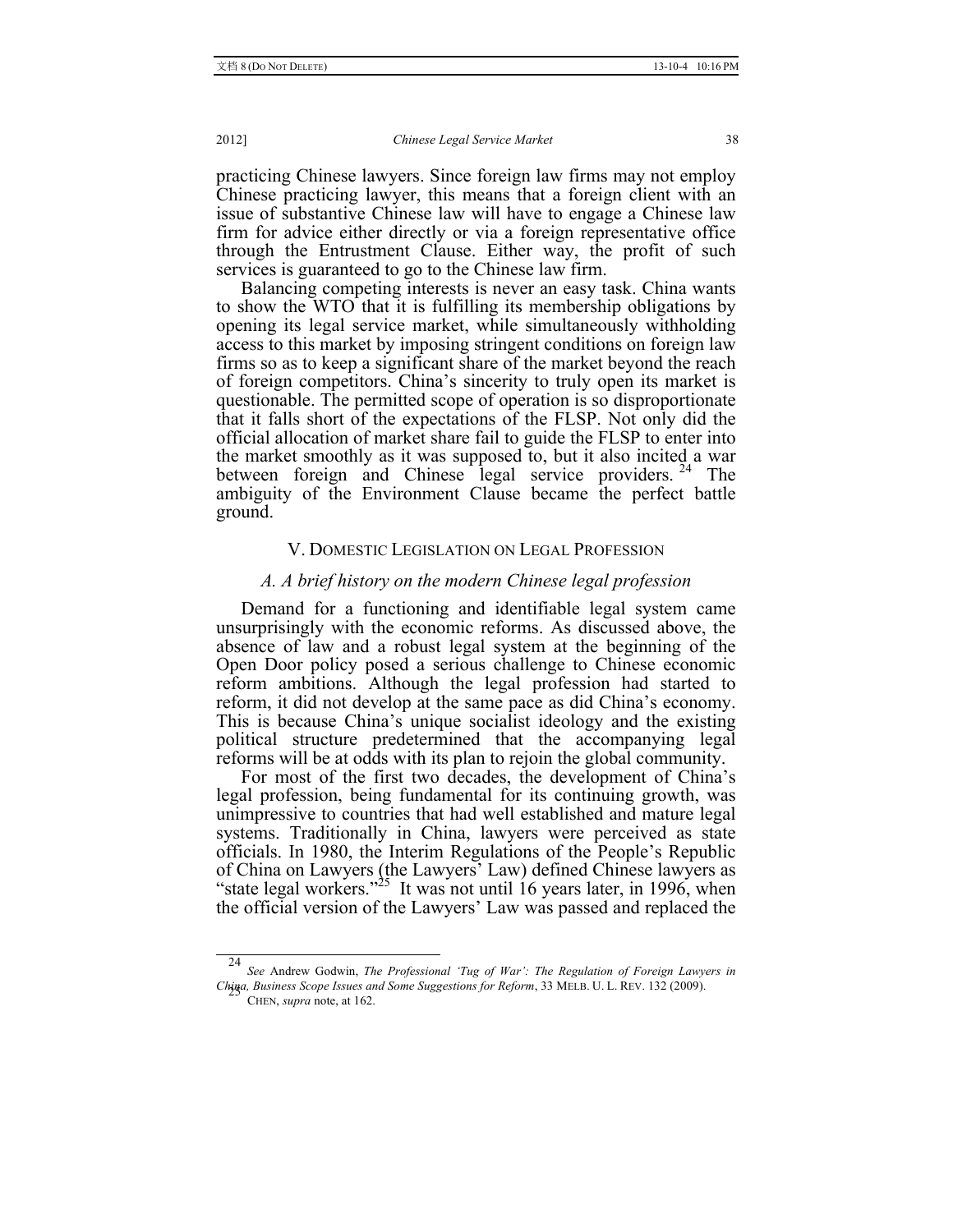Interim Regulations. <sup>26</sup> During those 16 years, the All-China Lawyers' Association was established, the licensing examination for lawyers was introduced,<sup>27</sup> and the first law firm was established in Shanghai.<sup>28</sup>

The first Lawyers' Law redefined Chinese lawyers as legal professionals whose service, for the first time in Chinese history, are made generally available for the protection of private interests.<sup>29</sup> China's legal profession did not actually take off until the late 1980s, when China had only a few dozen of state-owned law firms and several hundred lawyers. $3\overline{0}$  Today, China claims to have a legal community of staggering 600,000 members.<sup>3</sup>

## *B. Initial legislation implementing GATS Commitments*

China's GATS Commitments are neither directly applicable nor have the "self-executing effect" domestically.<sup>32</sup> Domestic legislation implementing these Commitments is necessary for their implementation. The first implementing legislation is the Regulations on Administration of Foreign Law Firms' Representative Offices in China (Administrative Regulations) in  $2001<sup>3</sup>$ 

31 CHEN, *supra* note, at 162.<br>Roderick O'Brien, *China Law: Towards a Legal Professional Community in China*, 41 H.K.L.J. 573<sub>3</sub>574 (2011).

 <sup>26</sup> *See* Lüshi Fa (律师法) [Lawyers Law] (promulgated by the Nat'l People's Cong., May 15, 1996, effective Jan. 1, 1997), *and* Quanguo Renmin Daibiao Dahui Changwu Weiyuanhui guanyu Xiugai Zhonghua Renmin Gongheguo Lüshi Fa de Jueding (全国人大常委会关于修改《中华人民共和国律 师法的决定》) [The Decision on Amending Lawyers Law] (promulgated by the Standing Comm., Nat'l

People's Cong., Dec. 29, 2001, effective Jan. 1, 2002) (Lawinfochina) (China). <sup>27</sup> Weng Li, *Philosophical Influences on Contemporary Chinese Law*, 6 IND. INT'L & COMP. L.

<sup>&</sup>lt;sup>20</sup> Joseph W. Dellapenna, *The Role of Legal Rhetoric in the Failure of Democratic Change in <i>Change 1* Joseph W. Dellapenna, *The Role of Legal Rhetoric in the Failure of Democratic Change in* 

*Chinaa*, 2. Burg, *Obstacles to Self-Actualization in Chinese Legal Practice*, 48 SANTA CLARA L. REV<sub>30</sub> 213, 218-19 (2008).

<sup>&</sup>lt;sup>52</sup> Jane J. Heller, *China's New Foreign Law Firm Regulations: A Step in the Wrong Direction*, 12 PA<sub> $\zeta$ </sub> RIM L. & POL'Y J. 751, 766 (2003).

Regulations on Administration of Foreign Law Firms' Representative Offices in China (promulgated by the State Council, Dec. 22 2001, effective Jan. 1, 2002). The relevant portion reads as follows:

**Article 15**. A representative office and its representatives may only conduct the following *activities that do not encompass Chinese legal affairs*:

To provide clients with the consultancy on the legislation of the country where the lawyers of the law firm are permitted to engage in lawyer's professional work, an don international conventions and international practices;

To handle, when entrusted by clients or Chinese law firms, legal affairs of the country where the lawyers of the law firm are permitted to engage in lawyer's professional work;

To entrust, on behalf of foreign clients, Chinese law firms to deal with the Chinese legal affairs;

To enter into contracts to maintain long-term entrustment relations with Chinese law firms for legal affairs;

To provide information on the impact of the Chinese legal environment.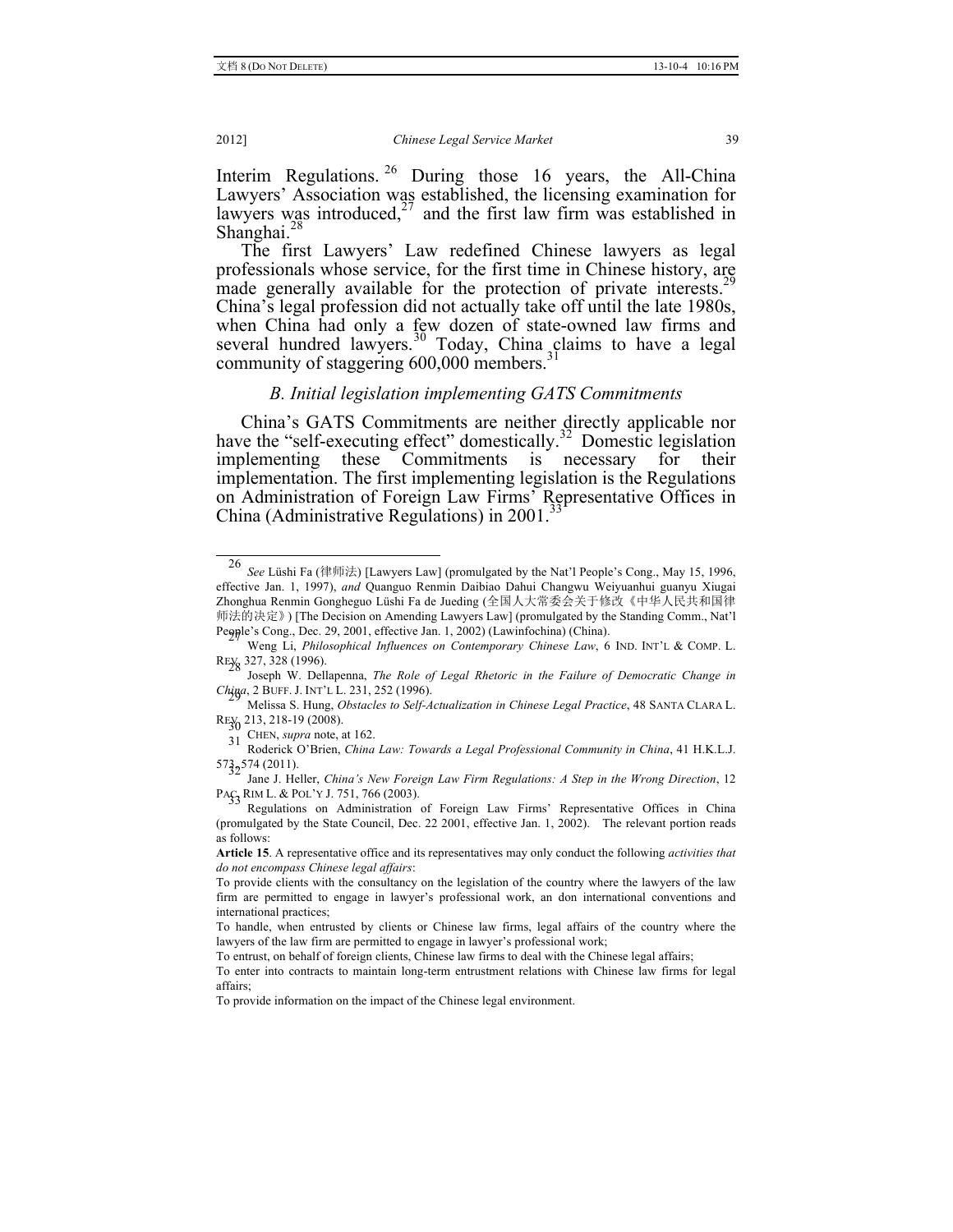Four additions were inserted into this legislation. The additions are of great significance. They further clarify and narrow down the permissible business scope for foreign law firms.

First, China's GATS Commitments do not contain the phrase "activities encompass[ing] Chinese legal affairs."<sup>34</sup> The only language in relation to Chinese law is the Environment Clause, which mandates that foreign law firms may only provide "information on the impact of the Chinese legal environment."<sup>35</sup> As discussed above, GATS Commitments positively provides a list of activities that foreign law firms may conduct, and the only service in relation to Chinese legal affairs that may be directly provided by foreign representatives are stated in the Environment Clause. Hence, this conditional phrase of "activities encompass[ing] Chinese legal affairs" (Conditional Clause), although being placed in the general heading which governs all the subsections that follow, indeed applies only to the Environment Clause. It is generally agreed that the Conditional Clause is added to further define the scope of the Environment Clause, not expand upon it.

Having read the Conditional Clause with the Environment Clause together carefully, the only logical conclusion is that that the Conditional Clause does not only clarify the Environment Clause, but also narrows down its scope. The word "environment" is a broad concept. It is defined in Merriam Webster as: "the circumstances, objects, or conditions by which one is surrounded; or the aggregate of social and cultural conditions that influence the life of an individual or community." <sup>36</sup> The ambiguity of the word "environment" lies in its all-inclusive nature while as well as its lack of clearly identifiable substance.

The Conditional Clause excludes an identifiable area of service, that is the "activities encompass[ing] Chinese legal affairs," from the all-inclusive and wide-ranging coverage of the word "environment." This exclusion is significant. Legal activities encompassing Chinese legal affairs constitute the core area of services that the Chinese legal service market provides, including legal advice on the application of

34  $35\overline{GATS}$ , *supra* note, at 2.<br>36 *See id.* 

*Definition* of environment, MERRIAM-WEBSTER, http://www.merriam-webster.com/dictionary/environment (last visited Dec. 15, 2012).

Representative offices may directly instruct lawyers in the entrusted Chinese law firms, as agreed between both parties.

A representative office and its representatives shall *not conduct any legal service activities or other for-profit activities other than those set forth in the first paragraph and the second paragraph of this Article*.

**Article 16**. A representative office shall not employ Chinese practitioner lawyers; its *support staff employed shall not provide legal services to clients*.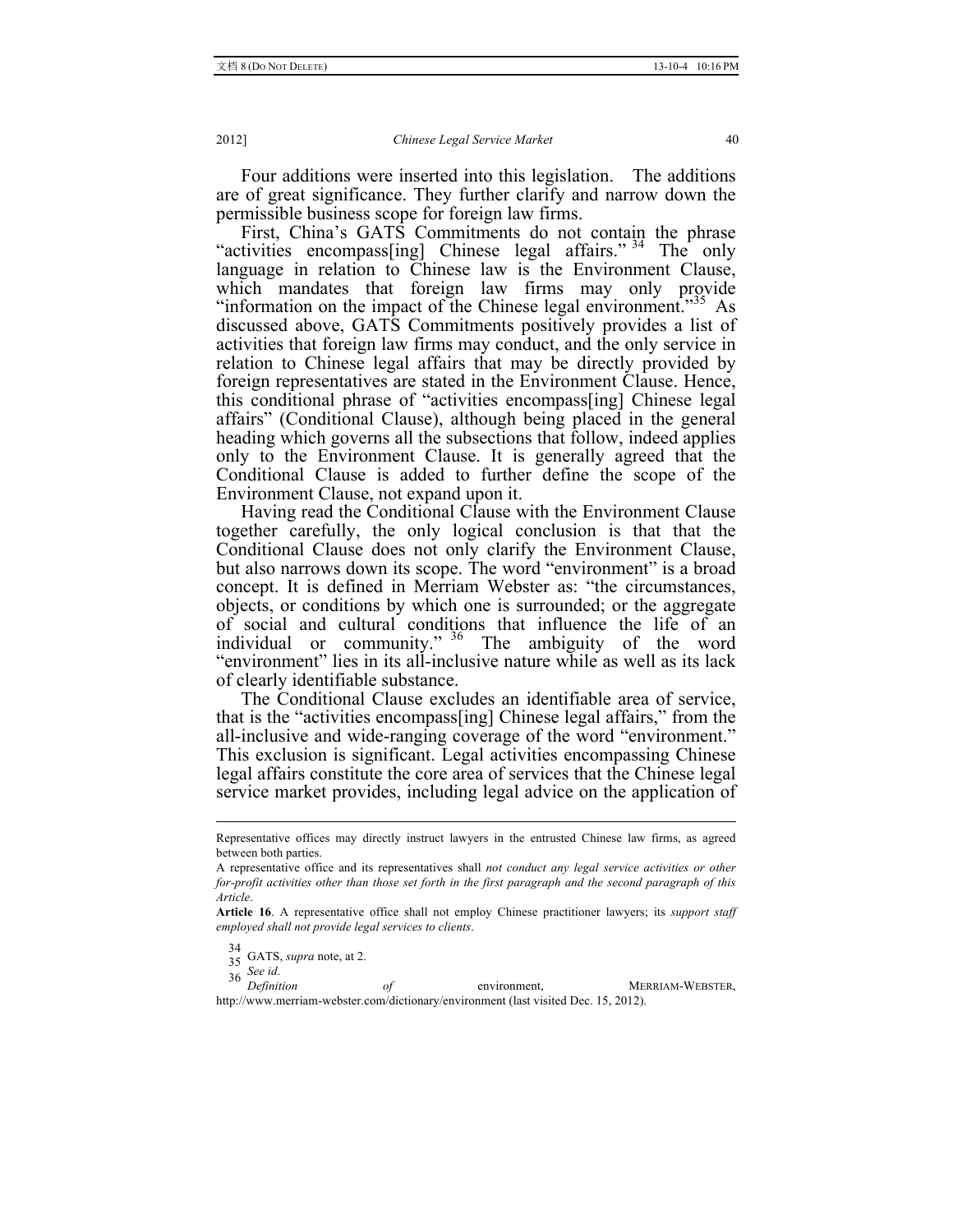substantive Chinese law. Such heavy-handed exclusion is analogous to prohibiting a practicing doctor from prescribing medicine to his patients. This means, in a typical cross-border transaction, a foreign law firm may not provide service on the Chinese aspect of the transaction.

Second, the GATS Commitments use the word "international" as an adjective immediately preceding the nouns "conventions and practices" as permissible activities. The Administrative Regulations inserted an additional "international" immediately before the word "practice."  $37$  This addition clearly reveals the legislative intention to prevent potential misinterpretation of the scope of the word "practice." As a result, no one can now argue that the word "practices" permits activities beyond the scope of "international." It is an act of extra caution.

Third, the GATS Commitments use general language that foreign law firms "can engage in profit-making activities."<sup>38</sup> The scope of profit-making activities includes all the activities enumerated in the Commitments, including (in simple language): 1) consultancy on foreign and international law; 2) legal advice on foreign legal affairs; 3) engaging in Chinese law firms for legal advice on Chinese law; 4) establishing long-term relationship with Chinese law firm; and 5) providing information on the impact of Chinese legal environment.

However, the scope of profitable activities is drastically reduced by the Administrative Regulations to the extent that it now only includes the first two categories, namely 1) consultancy on foreign and international law; and 2) legal advice on foreign legal affairs (Profit Clause).<sup>39</sup> Anything else, such as advice on matters concerning Chinese law, even if provided by Chinese law firms and incorporated into the work of foreign law firms as part of a whole package, is now disallowed. Similarly, information on the impact of Chinese legal environment is no longer allowed. The Profit Clause thus effectively eliminates the incentive for foreign law firms to wage a war against Chinese law firms on the Environment Clause as anticipated.

Lastly, in addition to the prohibition that foreign law firms may not employ Chinese practicing lawyers as found in GATS Commitments, the Administrative Regulations further provide that even Chinese supporting staff in foreign law firms may not provide legal services to clients.<sup>40</sup> This means that not only may a foreign

 <sup>37</sup> Regulations on Administration of Foreign Law Firms' Representative Offices in China (2001) Article 15(1), *supra* note, at 12.<br>39 GATS, *supra* note, at 2.

<sup>40</sup> *Id.* at 13.<br>Regulations on Administration of Foreign Law Firms' Representative Offices in China (2001) Article 16, *supra* note, at 12.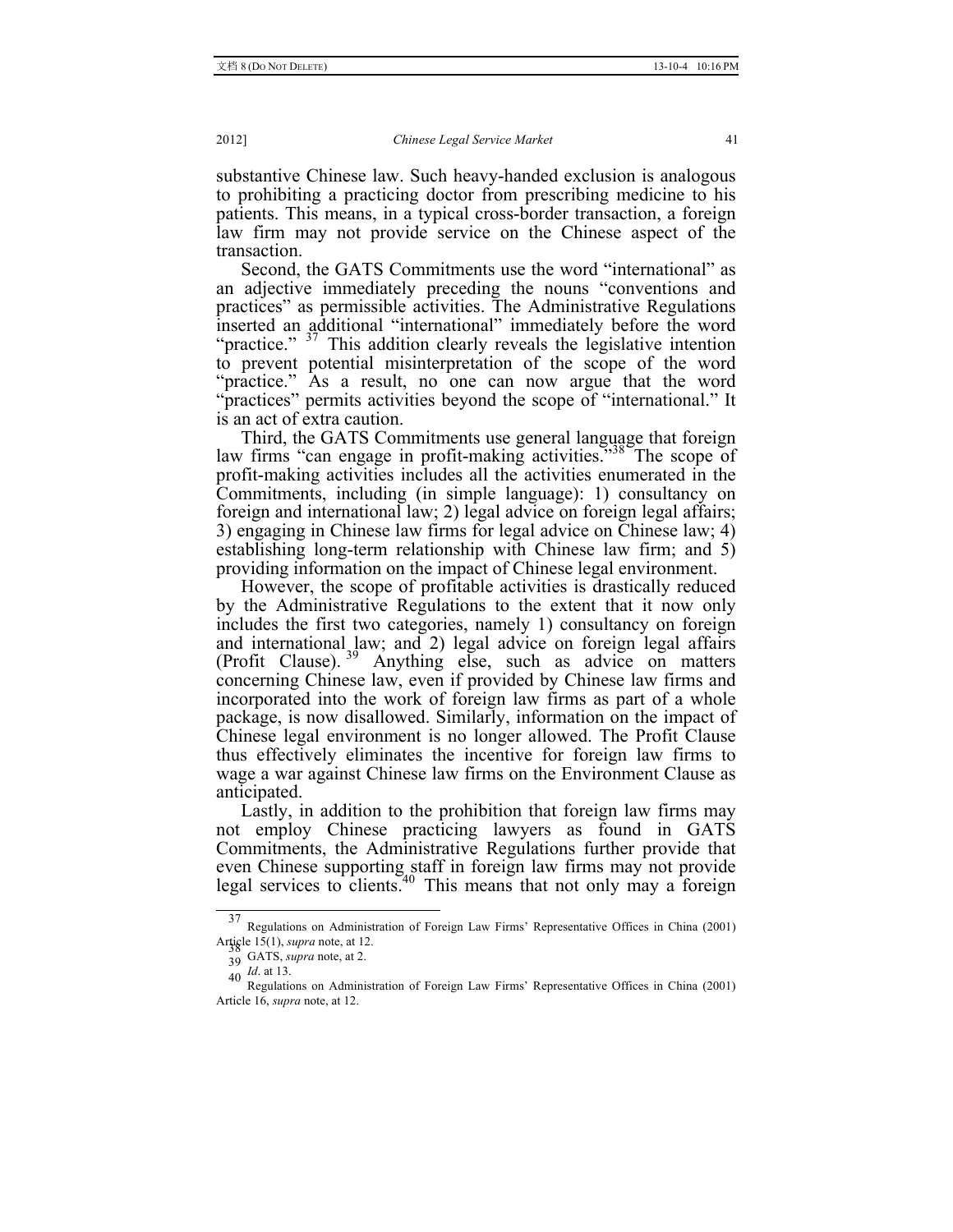law firm not employ practicing Chinese lawyers to advise on issues concerning Chinese law, but also that a qualified Chinese lawyer, who is willing to relinquish his right to practice and act in the capacity of a supporting staff in a foreign law firm, may not give advice on Chinese law. In other words, foreign law firms' ability to advise on Chinese law has been completely stripped away.

The collective effect of the changes made by the Administrative Regulations is obvious. Chinese authority has once again drawn a bright line between the application of foreign and international law on the one side, and Chinese law on the other; foreign law firms on the one side and Chinese law firms on the other. This makes an even larger market share for the Chinese legal profession. Since foreign law firms may not make profit from services in relation to Chinese law, any work of this nature is only profitable (and thus permissible) by Chinese law firms. As such, not only the market share is preserved exclusively for Chinese law firm, but also its profitability will not be compromised by the involvement of foreign law firms.

If the term "Chinese legal service market" is interpreted narrowly to mean legal services concerning Chinese law as opposed to the physical market where law firms of any nationality may come in and conduct business, then there is virtually no access whatsoever to the Chinese legal service market. The entire market is preserved for the benefit of the Chinese legal profession. The example below illustrates this point. Needless to say, these additional restrictions imposed by the Administrative Regulations could potentially expose China to liabilities as the result of violating its GATS Commitments. The member state where a foreign law firm is from may thus resort to the Dispute Settlement procedure and bring its grievance to the WTO against China for breach of its WTO obligations.

Consider the following hypothetical application of the Administrative Regulations in a typical cross-border transaction. In such a transaction, the foreign client needs the services of a foreign law firm to advise on its foreign end of the transaction, which concerns the law of a foreign jurisdiction. At the same time, it needs advice on the Chinese-end of the transaction, obviously concerning Chinese law. Since the foreign law firm may not advise on issues concerning Chinese law, its only recourse is to engage a Chinese law firm to provide such services. Furthermore, since the foreign law firm may not make profit from the advice of Chinese law, the services provided by the Chinese law firm independently fall outside the cost-profit calculation of the foreign law firm. But how about a profit sharing arrangement; would that be permissible? As discussed below, the answer to this question is no.

The Environment Clause has thus been limited by the Administrative Regulations. Although China would like to remove it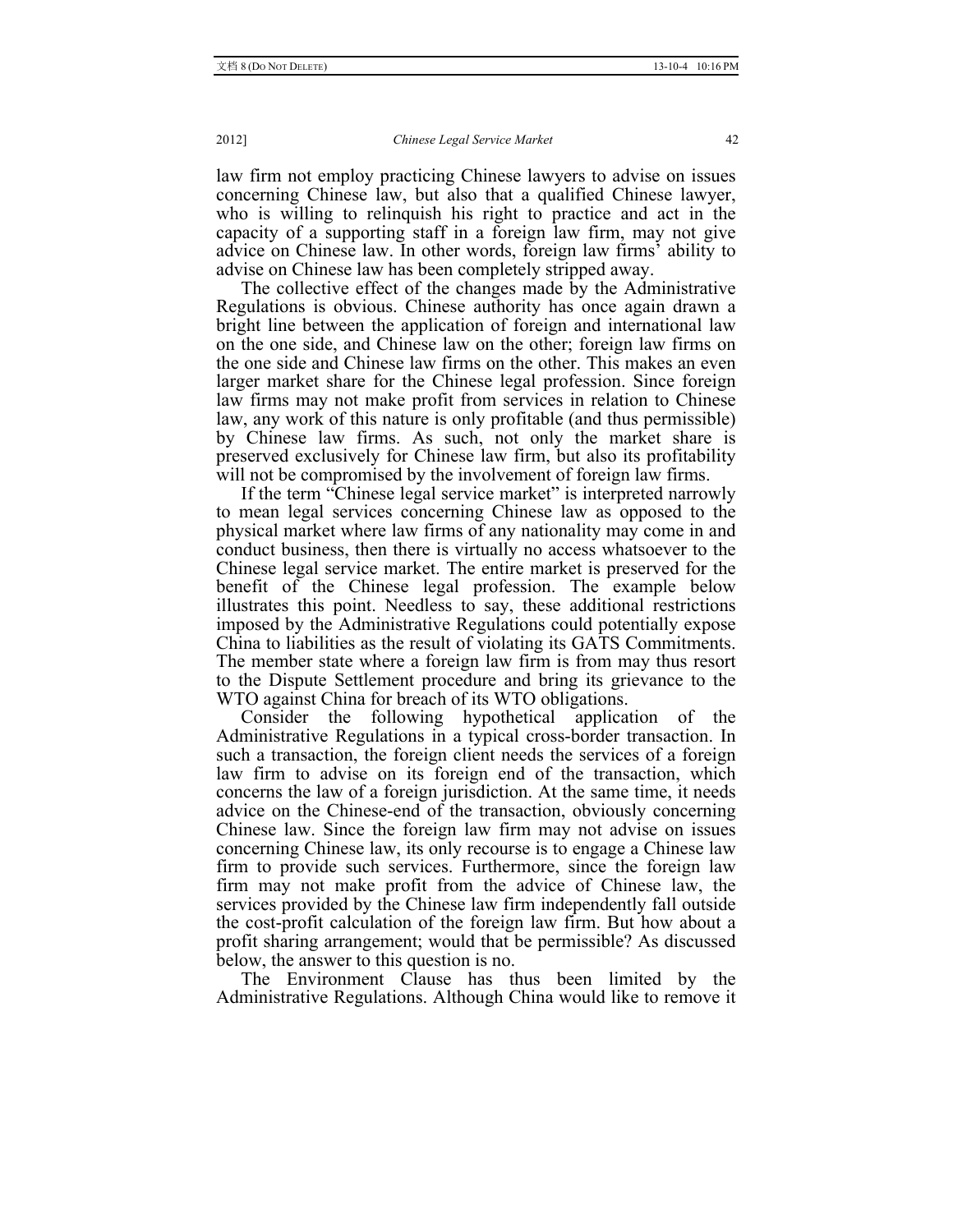altogether so as to provide complete protection for its own legal profession, such removal would be an outright admission of its violation of GATS Commitments. Consequently, China's measures to further limit the market access of FLSP must still comport with its GATS Commitments in order to be defensible.

## *C. Further legislation implementing GATS Commitments*

The Administrative Regulations are only the beginning of China's attempt to narrow the scope of its GATS Commitments. In less than a year after the Administrative Regulations became effective, a set of supplementary rules – Rules for the Implementation of the 'Regulations on Administration of Foreign Law Firms' Representative Offices in China' (Implementing Rules) – was promulgated through an Order of the Ministry of Justice.<sup>41</sup> The Implementing Rules specify activities that constitute "Chinese legal services" – an effort purported to further clarify the scope of the business activities foreign law firms may conduct, and more importantly, to directly address the scope of the Environment Clause.

To ensure compliance, the Implementing Rules prescribe the manner in which foreign law firms must conduct their business. Article 37 compels disclosure to clients by foreign law firms of their inability in advising on Chinese law at the inception of legal services. Article 38 prohibits foreign law firms from using the title of "consultants on Chinese law" for any of their personnel, including Chinese lawyers who have been qualified to practice Chinese law immediately before their employment with the foreign law firm.

Another relevant provision is Article 39, which regulates the relationship between foreign and Chinese law firms restrictively as follows:

**Article 39.** A representative office and the law firm it belongs to may not conduct the following acts:

 <sup>41</sup> Ministry of Justice, Order No. 73, 4 July 2002, http://www.gov.cn/gongbao/content/2003/content\_62105.htm (China) (*amended by* Ministry of Justice, Order No. 92, 2 September 2004, http://www.gov.cn/gongbao/content/2005/content\_77403.htm (China)). These rules read, in relevant portion:

**Article 32**. The following activities shall be considered to be 'Chinese legal services' as provided in Article 15 of the Administrative Regulations:

Participating in litigation proceedings in China in the capacity of a lawyer;

Providing opinions or certification on specific issues concerning the application of Chinese law in contracts, agreements, articles of association or other written documents;

Providing opinions or certification on actions or events to which Chinese law applies;

In the capacity of an agent, expressing an opinion on the application of Chinese law in arbitration activities;

Representing clients in undertaking registration, amendment, application and filing procedures and other procedures with Chinese government authorities or other organizations that have administrative management functions conferred on them by other laws and regulations.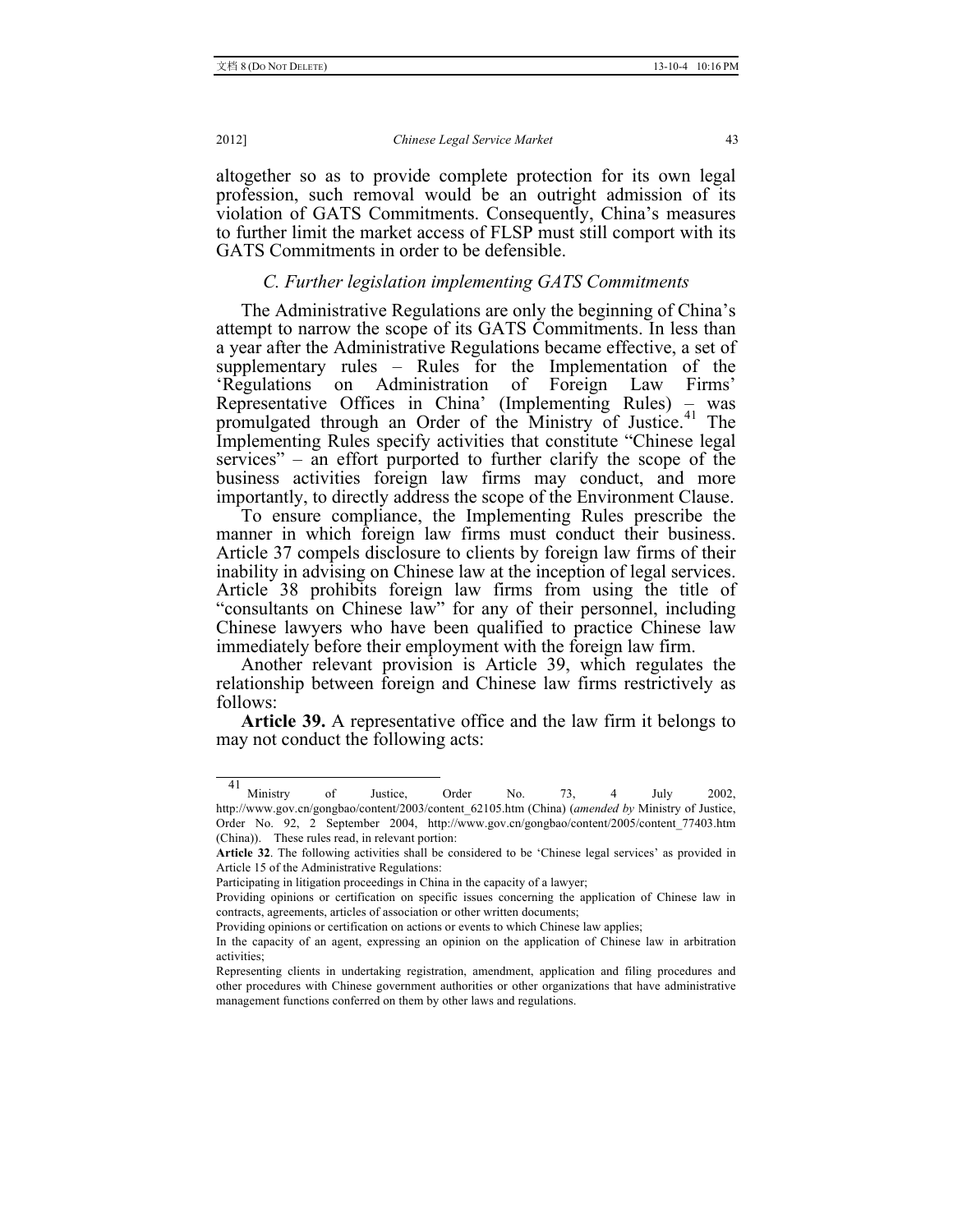Directly or indirectly investing in Chinese law firms;

Making practicing associations with Chinese law firms or Chinese lawyers that share the profits or risks.

Establishing joint offices or sending personnel to Chinese law firms to engage in legal service activities.

Managing, operating, controlling or enjoying the equal rights and interests of Chinese law firms.

This article clearly intends that the operation of Chinese law firms must be independent from the influence of foreign law firms.<sup>42</sup> The converse of this is that any meaningful association between foreign and Chinese law firms is impermissible. Profit sharing in a business partnership is not permitted.

## VI. THE EFFECT OF THE IMPLEMENTATION

On its face, the Implementing Rules did nothing to define the outer boundary of the Environment Clause, and thus the ambiguity remained. Instead, the Implementing Rules further *watered down* the inner content of the Environment Clause, which is the only provision that opened the door for FLSP to participate in the Chinese legal service market.

Even a cursory examination of the implementing legislation reveals that China has breached its WTO obligations. The aggregated effect of the Regulations and Rules does not merely narrow the scope of the GATS Commitments to a limited extent, but rather almost completely wipes out the ability of foreign law firms to provide legal services in relation to Chinese law. Foreign lawyers have interpreted the small room for movement under the Environment Clause to permit only newsletters and general reports for clients' marketing purposes.<sup>4</sup>

The presence of FLSP in China is rendered less meaningful if they are not permitted to profit from domestic legal services. The restrictive tone of the Chinese authority has resulted in a high level of consternation.<sup>44</sup> In response, a meeting was held by China's Ministry of Justice to clarify the interpretation of the Regulations and Rules. Foreign lawyers were invited to the meeting.<sup>45</sup>

Some sort of "understanding" between China's Ministry of Justice and the foreign lawyers was reached during the meeting. However, with regard to prohibitions, foreign lawyers may not provide authoritative and conclusive opinions on the application of Chinese law on particular legal issues. However, as general advice

 $\frac{1}{42}$  $\frac{42}{43}$  Godwin, *supra* note, at 140.

*Id*. at 141. <sup>45</sup> *Id*.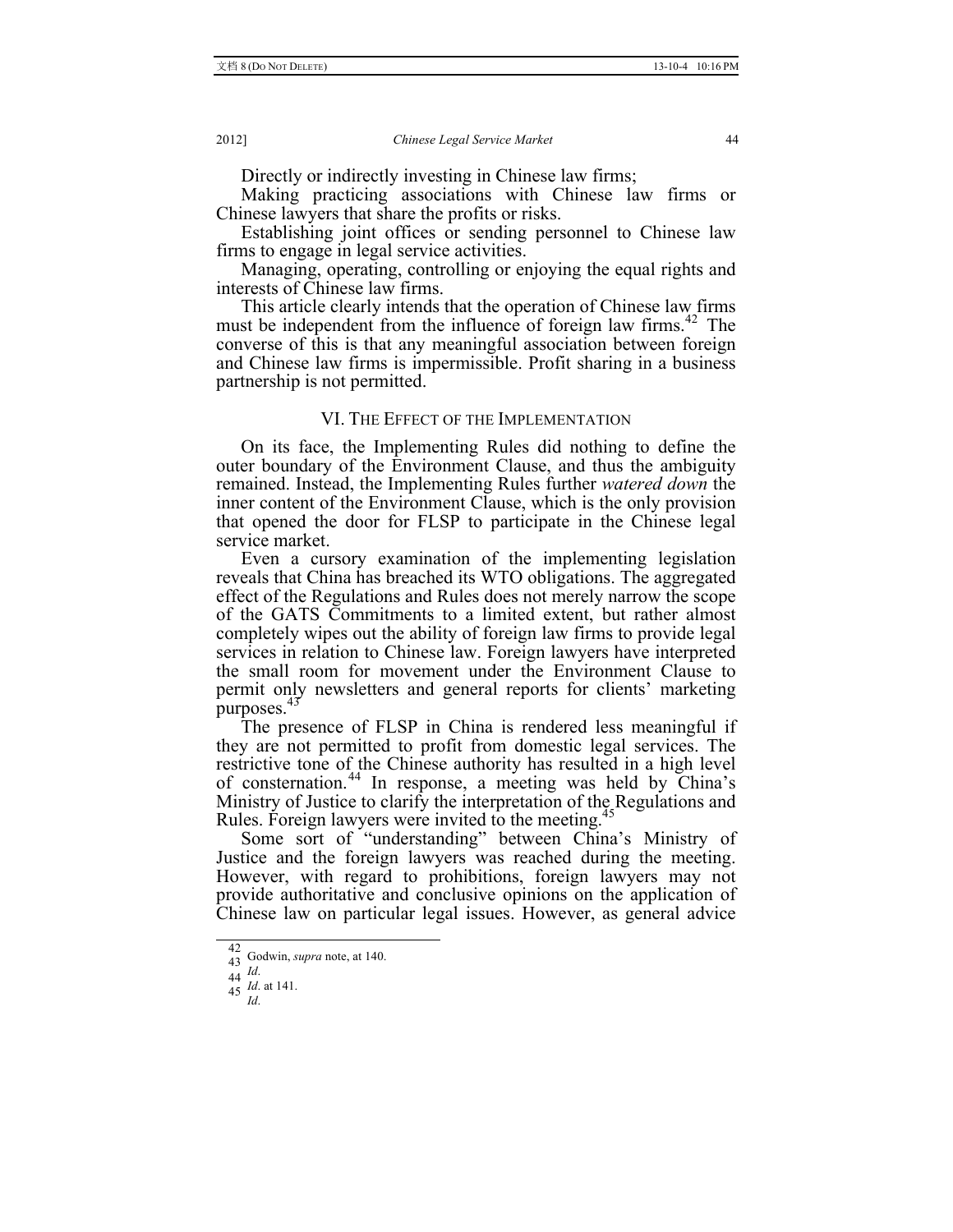on issues governed by Chinese law falls within the Environment Clause, it is permissible and profitable. Specific concerns were also addressed as follows:

Foreign lawyers would not be in breach of the rules by passing on advice from Chinese lawyers in communication with clients, This is so as long as it is made it clear that the information was based on advice from Chinese lawyers.

Despite the recommendations of Chinese lawyers, the rules do not prohibit foreign lawyers from drafting documents governed by Chinese law, such as joint venture contracts.

Regardless of the effect that foreign lawyers may attribute to disclaimers inserted in their advice, the disclaimers do not allow foreign lawyers to circumvent the prohibition on providing advice on specific issues concerning the application of Chinese law.

Restrictions on the relationships between foreign law firms and local law firms do not rule out flexible fee arrangements, long-term retainer arrangements (under which the foreign firm would effectively act as the 'client') or even the sharing of resources, so long as this does not result in a 'shared-office arrangement.<sup>146</sup>

The Understandings sound much friendlier than the restrictive tone of the Implementing Rules. In fact, a number of inconsistencies are readily identifiable. For example, drafting of legal contracts and documents governed by Chinese law which were expressly prohibited by the Implementing Rules are now permissible; mandatory disclosure of inability to advise on Chinese law may be disregarded so that the foreign lawyer now can provide legal advice on the application of Chinese law in respect to specific legal issues; even the perceived strict prohibition on all forms of association between foreign and Chinese law firm is also relatively flexible.

However, it is worth noting that the above so-called Understandings are based on a foreign lawyer's personal notes who attended the meeting held by the Ministry of Justice. There is no evidence that the Understandings have been officially recognized.<sup>47</sup>

The unofficial status of the Understandings did not affect foreign law firms' reliance upon it. They conceded that the essential core areas of legal practices to Chinese law firms' interests are off limit. It remains the same that representation in litigation, provision of formal legal opinions on the application of Chinese law, employment of Chinese practicing lawyers, etc., are clearly impermissible. The permissibility of other legal services is more open-ended. Permissible activities include using Chinese law firms' letterhead to provide advice on issues of Chinese law and employing legally

<sup>46</sup> *Id*. at 142. <sup>47</sup> *Id*. at 141.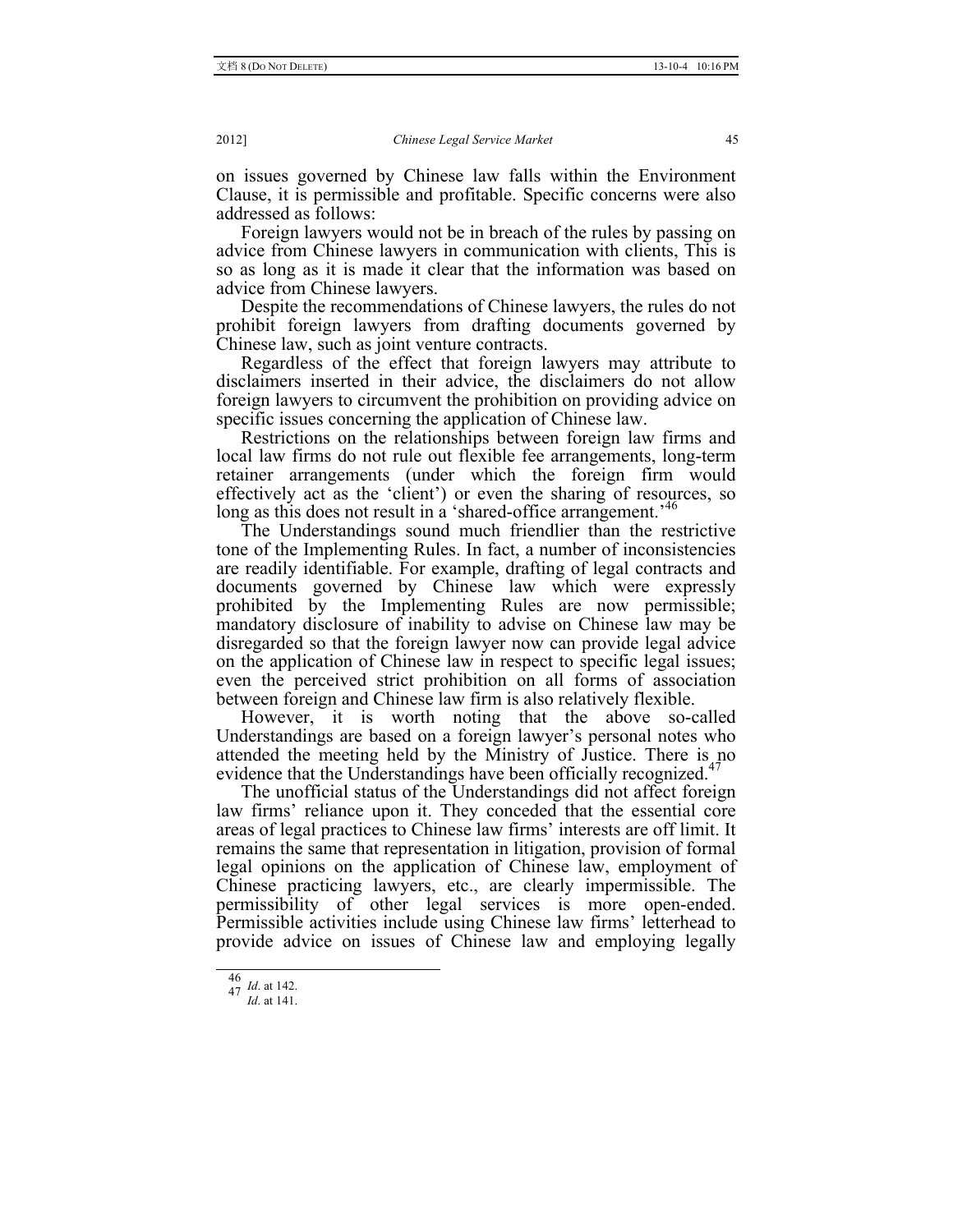qualified Chinese lawyers as Chinese legal consultants to provide professional legal services, so long as they stay outside of exclusive areas of licensed Chinese lawyers.

With the Understandings, foreign law firms are building extensive practices and resources in China.<sup>48</sup> Such extensive practice is noticeably inconsistent with implementing Rules and Regulations and it is in direct competition with local Chinese lawyers. In a market where foreign products are generally regarded as economically more valuable than its local counterparts (including service products), the Chinese legal profession soon felt the pinch. There are overwhelming accusations from the Chinese legal society of foreign law firms playing "edge ball" (i.e. take advantage of grey area of the laws).<sup>49</sup>

The phenomenon of foreign law firms openly disregarding official promulgated legislation maybe shocking to the western society who is accustomed to law and order. However it is not shocking in the context of Chinese culture. Lack of legitimacy and corruption in the government has produced an atmosphere of distrust. Circumvention of government policy is not uncommon at all levels of the Chinese society. Coupled with weak enforcement, foreign law firms certainly did not take long to assimilate into this culture. This is a culture where practical gain always outweighs one's conscience, especially when the lawmakers and the laws do not carry much moral weight in the first place.

### VII. UNIQUE POSITION OF THE SAR

A discussion about China's legal service market and its foreign players must include one important group – legal service providers from the Special Administrative Regions (SAR) of China – Hong Kong and Macau.<sup>50</sup> China's SAR occupies a unique position in its political structure. Due to their historically colonial status, Hong Kong and Macau enjoy a high level of autonomy. Mainland China has agreed to refrain from exercising its absolute control over Hong Kong and Macau to a defined extent. For example, their democratic political systems, borne from their respective colonial origins, continue in their dealings with Mainland China. Additionally, Hong Kong and Macau have traditionally had much more connection with the outside world than with Mainland China, and this somewhat remains the case today. Hence, politically as well as culturally, Hong Kong and Macau are more "Western" than "Eastern." As a result, the

<sup>48</sup> *Id.* at 143.<br>49 *Id.* at 150.<br>50 *Id.* at 150.<br>Hong Kong was returned to China from UK in 1997; Macau was returned to China from Portugal in 1999. China's attempt to reclaim Taiwan has not succeeded.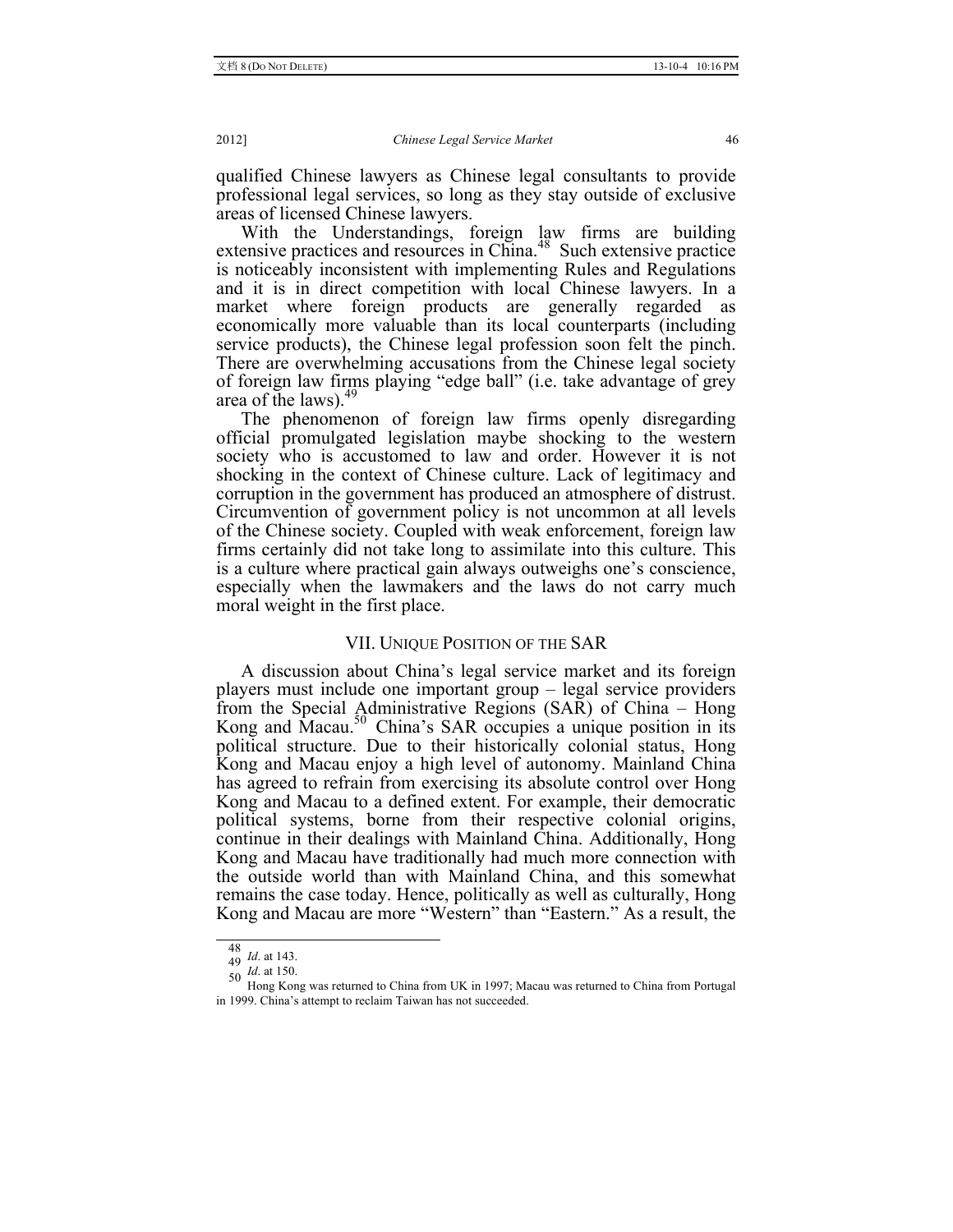unique position of Hong Kong and Macau is often a testing ground for foreign policy by the Mainland Chinese authority. As such, China's policy on Hong Kong and Macau is often seen as an indicator of the direction that China is heading in.

Hong Kong and Macau's participation in the WTO is independent from Mainland China, although they are technically part of China. The relationship between SAR and Mainland China is governed by a series of Partnership Agreements. The most recent agreement is the Closer Economic Partnership Arrangements (CEPA).<sup>5</sup>

Currently, China's policy on SAR lawyers in relation to providing legal services in Mainland China is as follows:<sup>52</sup>

Limited forms of association between SAR law firms and interior law firms are permissible;

Interior law firms may employ SAR lawyers;

The qualification examination is open to SAR lawyers (it is not available to foreign lawyers $53$ .

These permissions are subject to the condition that SAR lawyers may not handle matters of Mainland law and litigation. Although it is still far from total liberalization, this policy reflects a more relaxed attitude towards SAR lawyers than the current regime governing the operation of foreign law firms. FLSP thus seem to have much to look forward to in the near future.

# VIII. CONCLUSION

Currently, although foreign lawyers are not permitted to practice Chinese law, they are still active in a wide variety of legal areas, such as banking, finance, commercial arbitration, property, tax, maritime law, direct investment, intellectual property, and general corporate consulting.<sup>54</sup> Their contribution is not limited to building a healthy competitive market. The young Chinese legal profession stands to learn from their foreign counterparts' professionalism, managerial skills, and internationally accepted code of conduct.

There is no doubt that China has made considerable progress in its legal reforms in the last three decades. However, the reforms are

The CEPA is a free trade agreement. There are two sets of CEPA's; one signed between Mainland China and Hong Kong, and one between Mainland China and Macau. They are regularly reviewed and supplemented. *See* Mainland and Hong Kong Closer Economic Partnership Arrangement, China-H.K., June 29, 2003, 2 CHINESE J. INT'L L. 640, *available at* http://www.tid.gov.hk/english/cepa/legaltext/cepa\_legaltext.html [hereinafter H.K. CEPA]. *See also* Mainland and Macao Closer Economic Partnership Arrangement, China-Mac., Oct. 17, 2003, *available at* **http://www.economia.gov.mo/public/docs/CEPA\_CEPA\_I/index/en/efulltext.pdf.** 

H.K. CEPA is being used here as representative of both SAR regions. *See* Annex 4 to H.K. CEPA, *available at* http://www.tid.gov.hk/english/cepa/files/annex4.pdf.

*See* Regulations on National Judicial Examination, *supra* note. <sup>54</sup>

CHEN, *supra* note, at 165.